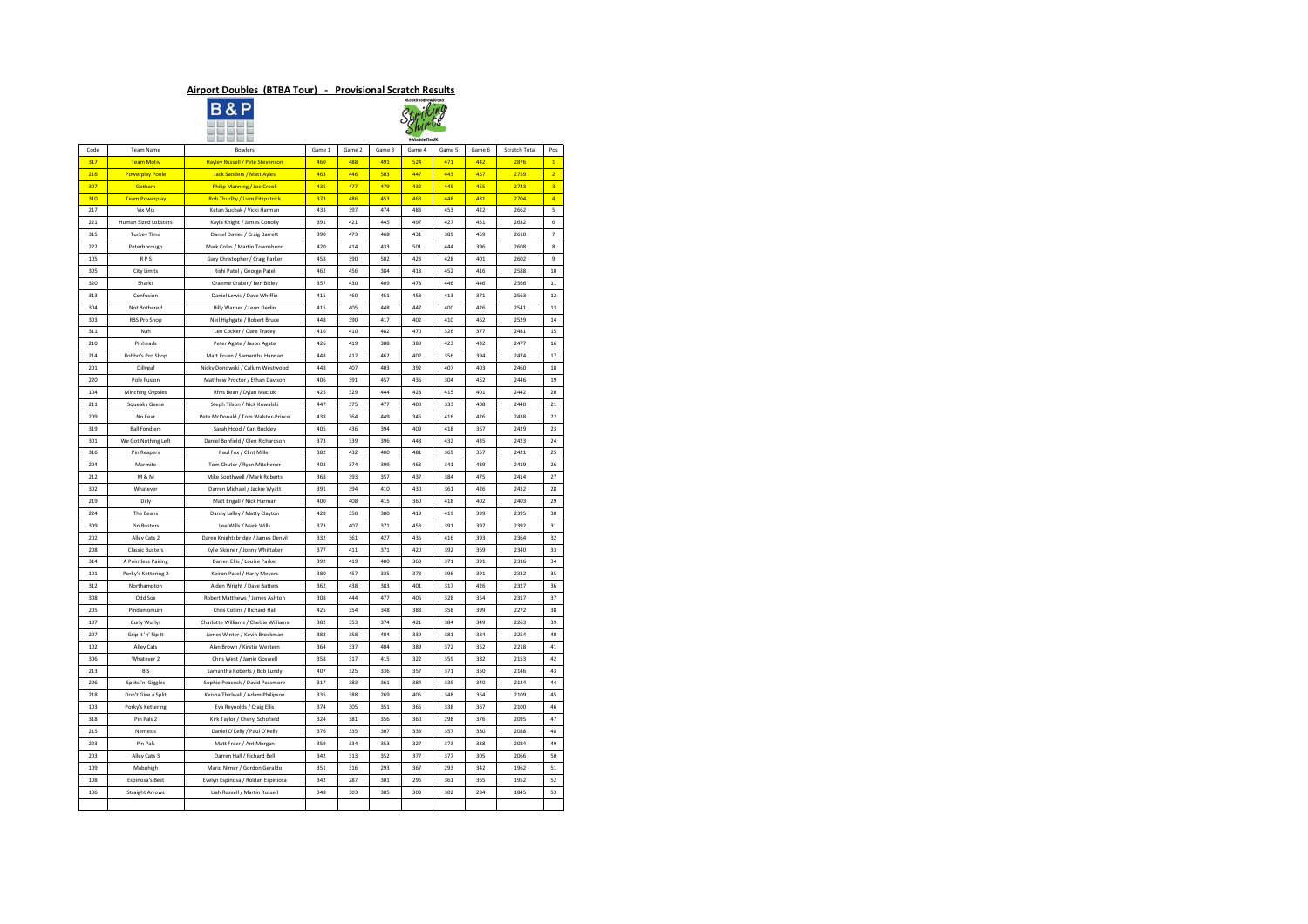|      |                             | and the company and                   |                |        |        | <b>#MadeInTheVK</b> |        |        |        |                |                |
|------|-----------------------------|---------------------------------------|----------------|--------|--------|---------------------|--------|--------|--------|----------------|----------------|
| Code | <b>Team Name</b>            | <b>Bowlers</b>                        | h/c            | Game 1 | Game 2 | Game 3              | Game 4 | Game 5 | Game 6 | Handicap Total | Pos            |
| 317  | <b>Team Motiv</b>           | Hayley Russell / Pete Stevenson       | 9              | 460    | 488    | 491                 | 524    | 471    | 442    | 2930           | n/a            |
| 206  | Splits 'n' Giggles          | Sophie Peacock / David Passmore       | 126            | 317    | 383    | 361                 | 384    | 339    | 340    | 2880           | $\mathbf{1}$   |
| 107  | <b>Curly Wurlys</b>         | Charlotte Williams / Chelsie Williams | 101            | 382    | 353    | 374                 | 421    | 384    | 349    | 2869           | $\overline{2}$ |
| 223  | Pin Pals                    | Matt Freer / Ant Morgan               | 127            | 359    | 334    | 353                 | 327    | 373    | 338    | 2846           | $\overline{3}$ |
| 221  | <b>Human Sized Lobsters</b> | Kayla Knight / James Conolly          | 31             | 391    | 421    | 445                 | 497    | 427    | 451    | 2818           | $\overline{4}$ |
| 217  | Vix Mix                     | Ketan Suchak / Vicki Harman           | 25             | 433    | 397    | 474                 | 483    | 453    | 422    | 2812           | 5              |
| 213  | <b>BS</b>                   | Samantha Roberts / Bob Lundy          | 110            | 407    | 325    | 336                 | 357    | 371    | 350    | 2806           | 6              |
| 320  | <b>Sharks</b>               | Graeme Craker / Ben Bizley            | 38             | 357    | 430    | 409                 | 478    | 446    | 446    | 2794           | $7^{\circ}$    |
| 220  | Pole Fusion                 | Matthew Proctor / Ethan Davison       | 58             | 406    | 391    | 457                 | 436    | 304    | 452    | 2794           | 8              |
| 216  | Powerplay Poole             | Jack Sanders / Matt Ayles             | 5              | 463    | 446    | 503                 | 447    | 443    | 457    | 2789           | n/a            |
| 210  | Pinheads                    | Peter Agate / Jason Agate             | 52             | 426    | 419    | 388                 | 389    | 423    | 432    | 2789           | 9              |
| 319  | <b>Ball Fondlers</b>        | Sarah Hood / Carl Buckley             | 60             | 405    | 436    | 394                 | 409    | 418    | 367    | 2789           | 10             |
| 305  | <b>City Limits</b>          | Rishi Patel / George Patel            | 33             | 462    | 456    | 384                 | 418    | 452    | 416    | 2786           | 11             |
| 307  | Gotham                      | Philip Manning / Joe Crook            | 10             | 435    | 477    | 479                 | 432    | 445    | 455    | 2783           | n/a            |
| 315  | <b>Turkey Time</b>          | Daniel Davies / Craig Barrett         | 24             | 390    | 473    | 468                 | 431    | 389    | 459    | 2754           | 12             |
| 105  | <b>RPS</b>                  | Gary Christopher / Craig Parker       | 24             | 458    | 390    | 502                 | 423    | 428    | 401    | 2746           | 13             |
| 211  | Squeaky Geese               | Steph Tilson / Nick Kowalski          | 50             | 447    | 375    | 477                 | 400    | 333    | 408    | 2740           | 14             |
| 209  | No Fear                     | Pete McDonald / Tom Walster-Prince    | 50             | 438    | 364    | 449                 | 345    | 416    | 426    | 2738           | 15             |
| 204  | Marmite                     | Tom Chuter / Ryan Mitchener           | 52             | 403    | 374    | 399                 | 463    | 341    | 439    | 2731           | 16             |
| 202  | Alley Cats 2                | Daren Knightsbridge / James Denvil    | 59             | 332    | 361    | 427                 | 435    | 416    | 393    | 2718           | 17             |
| 310  | Powerplay Pro Shop          | Rob Thurlby / Liam Fitzpatrick        | $\mathbf 0$    | 373    | 486    | 453                 | 463    | 448    | 481    | 2704           | n/a            |
| 102  | Alley Cats                  | Alan Brown / Kirstie Western          | 80             | 364    | 337    | 404                 | 389    | 372    | 352    | 2698           | 18             |
| 203  | Alley Cats 3                | Darren Hall / Richard Bell            | 104            | 342    | 313    | 352                 | 377    | 377    | 305    | 2690           | 19             |
| 104  | <b>Minching Gypsies</b>     | Rhys Bean / Dylan Maciuk              | 40             | 425    | 329    | 444                 | 428    | 415    | 401    | 2682           | 20             |
| 318  | Pin Pals 2                  | Kirk Taylor / Cheryl Schofield        | 97             | 324    | 381    | 356                 | 360    | 298    | 376    | 2677           | 21             |
| 201  | Dillygaf                    | Nicky Donowski / Callum Westwood      | 36             | 448    | 407    | 403                 | 392    | 407    | 403    | 2676           | 22             |
| 212  | M & M                       | Mike Southwell / Mark Roberts         | 43             | 368    | 393    | 357                 | 437    | 384    | 475    | 2672           | 23             |
| 314  | A Pointless Pairing         | Darren Ellis / Louise Parker          | 56             | 392    | 419    | 400                 | 363    | 371    | 391    | 2672           | 24             |
| 316  | Pin Reapers                 | Paul Fox / Clint Miller               | 40             | 382    | 432    | 400                 | 481    | 369    | 357    | 2661           | 25             |
| 205  | Pindamonium                 | Chris Collins / Richard Hall          | 64             | 425    | 354    | 348                 | 388    | 358    | 399    | 2656           | 26             |
| 222  | Peterborough                | Mark Coles / Martin Townshend         | $\overline{7}$ | 420    | 414    | 433                 | 501    | 444    | 396    | 2650           | 27             |
| 313  | Confusion                   | Daniel Lewis / Dave Whiffin           | 14             | 415    | 460    | 451                 | 453    | 413    | 371    | 2647           | 28             |
| 218  | Don't Give a Split          | Keisha Thirlwall / Adam Philipson     | 89             | 335    | 388    | 269                 | 405    | 348    | 364    | 2643           | 29             |
| 224  | The Beans                   | Danny Lalley / Matty Clayton          | 41             | 428    | 350    | 380                 | 419    | 419    | 399    | 2641           | 30             |
| 109  | Mabuhigh                    | Mario Nimer / Gordon Geraldo          | 113            | 351    | 316    | 293                 | 367    | 293    | 342    | 2640           | 31             |
| 303  | RBS Pro Shop                | Neil Highgate / Robert Bruce          | 18             | 448    | 390    | 417                 | 402    | 410    | 462    | 2637           | 32             |
| 304  | Not Bothered                | Billy Warnes / Leon Devlin            | 13             | 415    | 405    | 448                 | 447    | 400    | 426    | 2619           | 33             |
| 308  | Odd Sox                     | Robert Matthews / James Ashton        | 50             | 308    | 444    | 477                 | 406    | 328    | 354    | 2617           | 34             |
| 208  | <b>Classic Busters</b>      | Kylie Skinner / Jonny Whittaker       | 46             | 377    | 411    | 371                 | 420    | 392    | 369    | 2616           | 35             |
| 106  | <b>Straight Arrows</b>      | Liah Russell / Martin Russell         | 128            | 348    | 303    | 305                 | 303    | 302    | 284    | 2613           | 36             |
| 214  | Robbo's Pro Shop            | Matt Fruen / Samantha Hannan          | 23             | 448    | 412    | 462                 | 402    | 356    | 394    | 2612           | 37             |
| 302  | Whatever                    | Darren Michael / Jackie Wyatt         | 33             | 391    | 394    | 410                 | 430    | 361    | 426    | 2610           | 38             |
| 311  | Nah                         | Lee Cocker / Clare Tracey             | 20             | 416    | 410    | 482                 | 470    | 326    | 377    | 2601           | 39             |
| 301  | We Got Nothing Left         | Daniel Bonfield / Glen Richardson     | 29             | 373    | 339    | 396                 | 448    | 432    | 435    | 2597           | 40             |
| 309  | Pin Busters                 | Lee Wills / Mark Wills                | 33             | 373    | 407    | 371                 | 453    | 391    | 397    | 2590           | 41             |
| 312  | Northampton                 | Aiden Wright / Dave Batters           | 43             | 362    | 438    | 383                 | 401    | 317    | 426    | 2585           | 42             |
| 207  | Grip it 'n' Rip It          | James Winter / Kevin Brockman         | 50             | 388    | 358    | 404                 | 339    | 381    | 384    | 2554           | 43             |
| 108  | Espinosa's Best             | Evelyn Espinosa / Roldan Espiniosa    | 100            | 342    | 287    | 301                 | 296    | 361    | 365    | 2552           | 44             |
| 219  | Dilly                       | Matt Engall / Nick Harman             | 23             | 400    | 408    | 415                 | 360    | 418    | 402    | 2541           | 45             |
| 103  | Porky's Kettering           | Eva Reynolds / Craig Ellis            | 72             | 374    | 305    | 351                 | 365    | 338    | 367    | 2532           | 46             |
| 101  | Porky's Kettering 2         | Keiron Patel / Harry Meyers           | 33             | 380    | 457    | 335                 | 373    | 396    | 391    | 2530           | 47             |
| 306  | Whatever 2                  | Chris West / Jamie Goswell            | 60             | 358    | 317    | 415                 | 322    | 359    | 382    | 2513           | 48             |
| 215  | Nemesis                     | Daniel O'Kelly / Paul O'Kelly         | 57             | 376    | 335    | 307                 | 333    | 357    | 380    | 2430           | 49             |
|      |                             |                                       |                |        |        |                     |        |        |        |                |                |

#### **Airport Doubles (BTBA Tour) - Provisional Handicap Results**



| #LookGoodBowlGood |
|-------------------|
|                   |
|                   |
|                   |
| #MadeInTheUK      |
|                   |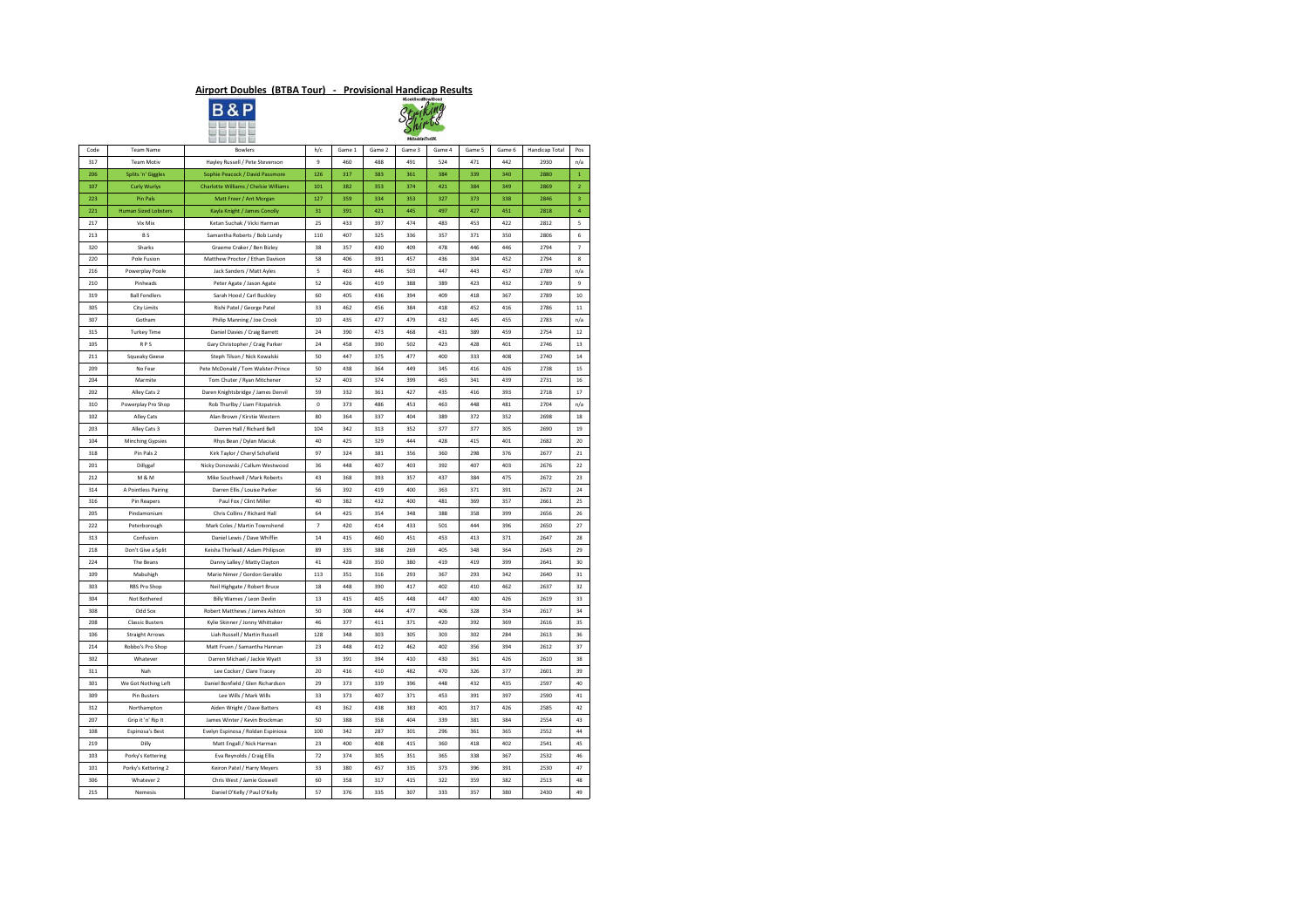| Scratch Result | 1st  | Sophie Peacock & David Passmore       | £400 |
|----------------|------|---------------------------------------|------|
|                | 2nd  | Charlotte Williams & Chelsie Williams | £200 |
|                | 3rd  | Matt Freer & Ant Morgan               | £150 |
|                | 4th. | Kayla Knight & James Conolly          | £100 |

|                        |                       | Stepladder #3 v #4 |                                 |      |
|------------------------|-----------------------|--------------------|---------------------------------|------|
| Gotham                 | <b>Philip Manning</b> | 150                | 317                             |      |
|                        | Joe Crook             | 167                |                                 |      |
|                        |                       |                    |                                 |      |
| <b>Team Powerplay</b>  | <b>Rob Thurlby</b>    | 182                | 402                             |      |
|                        | Liam Fitzpatrick      | 220                |                                 |      |
|                        |                       | Stepladder #4 v #2 |                                 |      |
|                        | <b>Rob Thurlby</b>    | 220                | 435                             |      |
| <b>Team Powerplay</b>  | Liam Fitzpatrick      | 215                |                                 |      |
|                        |                       |                    |                                 |      |
| <b>Powerplay Poole</b> | <b>Jack Sanders</b>   | 213                | 379                             |      |
|                        | <b>Matt Ayles</b>     | 166                |                                 |      |
|                        |                       | Stepladder #4 v #1 |                                 |      |
| <b>Team Powerplay</b>  | <b>Rob Thurlby</b>    | 213                | 512                             |      |
|                        | Liam Fitzpatrick      | 299                |                                 |      |
|                        |                       |                    |                                 |      |
| <b>Team Motiv</b>      | <b>Hayley Russell</b> | 185                | 432                             |      |
|                        | Pete Stevenson        | 247                |                                 |      |
|                        |                       |                    |                                 |      |
| <b>Scratch Result</b>  | 1st                   |                    | Rob Thurlby & Liam Fitzpatrick  | £400 |
|                        | 2nd                   |                    | Hayley Russell & Pete Stevenson | £200 |
|                        | 3rd                   |                    | Jack Sanders & Matt Ayles       | £150 |
|                        | 4th                   |                    | Philip Manning & Joe Crook      | £100 |

|                     |                           | Stepladder #3 v #2 |                                 |     |
|---------------------|---------------------------|--------------------|---------------------------------|-----|
| Pin Pals            | <b>Matt Freer</b>         | 155                | 290<br>127<br>352<br><b>101</b> | 417 |
|                     | Ant Morgan                | 135                |                                 |     |
|                     |                           |                    |                                 |     |
| <b>Curly Wurlys</b> | <b>Charlotte Williams</b> | 209                |                                 | 453 |
|                     | <b>Chelsie Williams</b>   | 143                |                                 |     |
|                     |                           |                    |                                 |     |

| --                           | Kayla<br>Knigh'    | ---<br>TP. |     | $\sim$ $\sim$ | . |     |
|------------------------------|--------------------|------------|-----|---------------|---|-----|
| Sized<br>l Lobsters<br>Human | , conolly<br>James | 24C<br>. . | т⊥∪ | $-1$          |   | 44, |

| Stepladder #3 v #4<br>169<br><b>Matt Freer</b><br>Pin Pals<br>329<br>456<br>ᅩᄼ<br><b>Ant Morgan</b><br>160 |  |  |  |  |  |
|------------------------------------------------------------------------------------------------------------|--|--|--|--|--|
|                                                                                                            |  |  |  |  |  |
|                                                                                                            |  |  |  |  |  |
|                                                                                                            |  |  |  |  |  |

|                              | <b>Sophie Peacock</b> | $\sim$ $-$ | $\sqrt{2}$        | $\sim$ $\sim$ | <b>FO</b> |
|------------------------------|-----------------------|------------|-------------------|---------------|-----------|
| Splits 'n'<br><b>Giggles</b> | <b>David Passmore</b> | 180        | <del>- 40 -</del> |               |           |

| .                                                                                               | Williams<br>- -<br>$\cap$ h $\cap$<br>''iOtte<br>.Hdl<br>∸J |     | $\sim$ $\sim$ | - - |
|-------------------------------------------------------------------------------------------------|-------------------------------------------------------------|-----|---------------|-----|
| v Wurlvs<br>Juri <sup>n</sup><br>-34.<br>◡╌<br>1.111<br>. .<br><b>Chelsie</b><br>Williams<br>்ப | 101                                                         | 443 |               |     |

### **2018 Airport Doubles (BTBA Tour) Stepladder Final**

#### Stepladder #2 v #1

#### **Handicap**

#### **Scratch**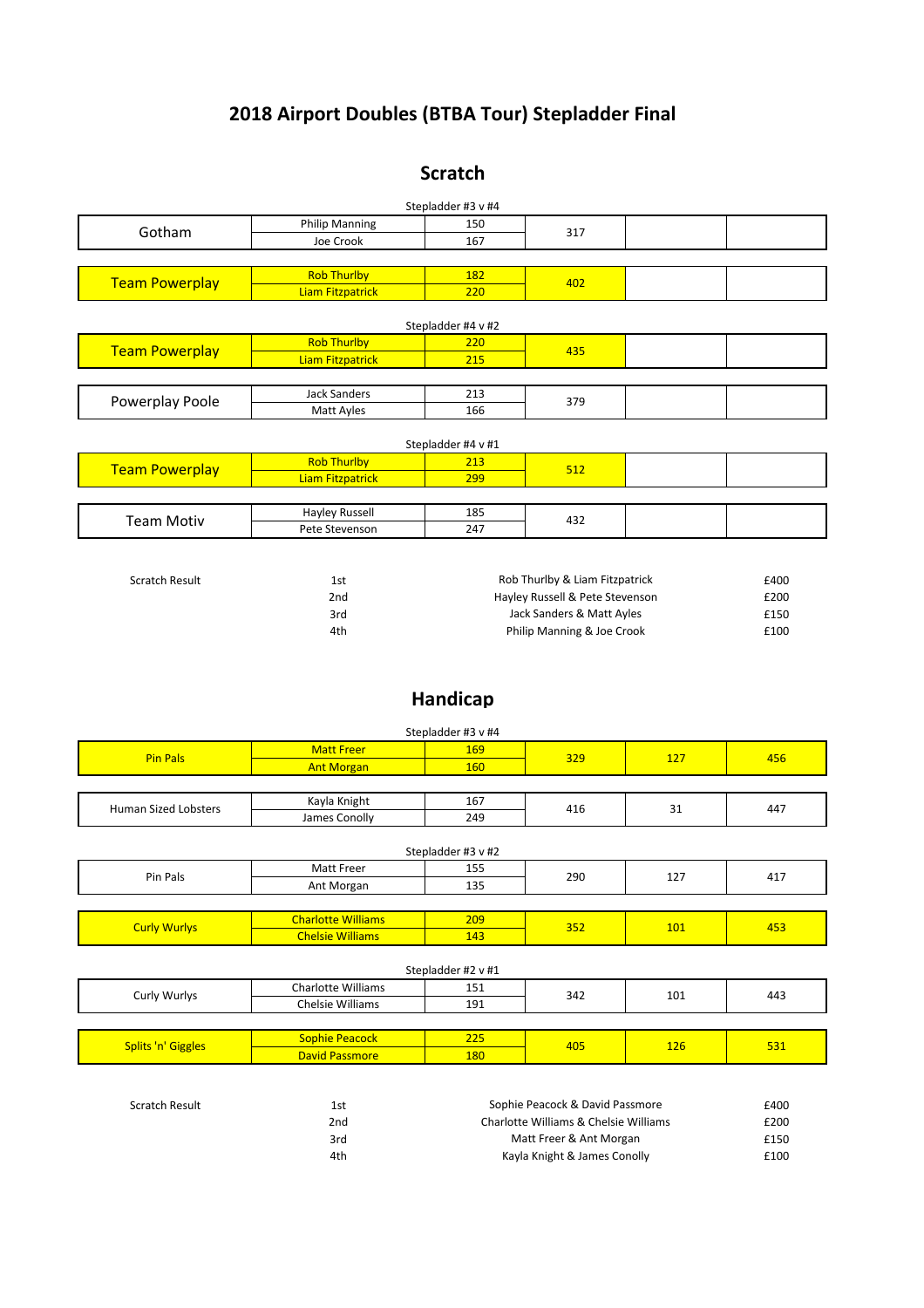# **Airport Doubles (BTBA Tour) - Provisional Results - Individual (Male)**<br> **B & P**<br> *Ctrifting*





|              | <b>DE DE DE</b>        |     |     |                |     |     |                | #MadeInTheUK |         |                |
|--------------|------------------------|-----|-----|----------------|-----|-----|----------------|--------------|---------|----------------|
| $\mathbf{r}$ | <b>Player Names</b>    | G1  | G2  | G <sub>3</sub> | G4  | G5  | G <sub>6</sub> | Total        | Average | $Pos - M$      |
| M            | Jason Agate            | 237 | 246 | 215            | 231 | 253 | 264            | 1,446        | 241.0   | $\mathbf{1}$   |
| M            | James Conolly          | 203 | 197 | 204            | 299 | 251 | 257            | 1,411        | 235.2   | $2^{\circ}$    |
| M            | Joe Crook              | 258 | 236 | 222            | 225 | 225 | 245            | 1,411        | 235.2   | $\overline{3}$ |
| M            | <b>Jack Sanders</b>    | 205 | 204 | 247            | 268 | 229 | 237            | 1,390        | 231.7   | 4              |
| M            | Rob Thurlby            | 174 | 242 | 237            | 269 | 236 | 225            | 1,383        | 230.5   | 5              |
| ${\sf M}$    | <b>Daniel Davies</b>   | 189 | 224 | 239            | 257 | 212 | 256            | 1,377        | 229.5   | 6              |
| ${\sf M}$    | Robert Bruce           | 269 | 195 | 228            | 236 | 206 | 238            | 1,372        | 228.7   | 7 <sup>7</sup> |
| M            | Lee Cocker             | 236 | 259 | 269            | 245 | 181 | 180            | 1,370        | 228.3   | 8              |
| M            | Matt Ayles             | 258 | 242 | 256            | 179 | 214 | 220            | 1,369        | 228.2   | 9              |
|              |                        |     |     |                |     |     |                |              |         |                |
| M            | Craig Parker           | 221 | 191 | 268            | 267 | 237 | 178            | 1,362        | 227.0   | $10\,$         |
| M            | Martin Townshend       | 217 | 222 | 245            | 280 | 207 | 185            | 1,356        | 226.0   | 11             |
| M            | Matt Fruen             | 269 | 223 | 255            | 212 | 190 | 202            | 1,351        | 225.2   | 12             |
| ${\sf M}$    | Matty Clayton          | 247 | 199 | 212            | 241 | 252 | 200            | 1,351        | 225.2   | 13             |
| ${\sf M}$    | <b>Billy Warnes</b>    | 193 | 203 | 279            | 235 | 201 | 230            | 1,341        | 223.5   | 14             |
| M            | George Patel           | 259 | 206 | 192            | 241 | 245 | 195            | 1,338        | 223.0   | 15             |
| M            | Matthew Proctor        | 190 | 209 | 267            | 237 | 181 | 244            | 1,328        | 221.3   | 16             |
| ${\sf M}$    | Liam Fitzpatrick       | 199 | 244 | 216            | 194 | 212 | 256            | 1,321        | 220.2   | 17             |
| M            | Tom Walster-Prince     | 247 | 207 | 258            | 155 | 234 | 216            | 1,317        | 219.5   | 18             |
| M            | Ben Bizley             | 186 | 227 | 210            | 243 | 233 | 216            | 1,315        | 219.2   | 19             |
| ${\sf M}$    | <b>Philip Manning</b>  | 177 | 241 | 257            | 207 | 220 | 210            | 1,312        | 218.7   | 20             |
| M            | Pete Stevenson         | 204 | 253 | 212            | 255 | 192 | 194            | 1,310        | 218.3   | 21             |
| M            | Lee Wills              | 214 | 213 | 209            | 249 | 227 | 193            | 1,305        | 217.5   | 22             |
| M            | Daniel Lewis           | 245 | 224 | 213            | 205 | 245 | 170            | 1,302        | 217.0   | 23             |
| M            | Ketan Suchak           | 187 | 193 | 278            | 204 | 216 | 212            | 1,290        | 215.0   | 24             |
| M            | Aiden Wright           | 196 | 257 | 234            | 203 | 176 | 218            | 1,284        | 214.0   | 25             |
|              | Callum Westwood        |     |     |                |     |     |                |              |         |                |
| M            |                        | 234 | 197 | 208            | 206 | 239 | 191            | 1,275        | 212.5   | 26             |
| M            | Daniel Bonfield        | 217 | 188 | 192            | 237 | 236 | 204            | 1,274        | 212.3   | 27             |
| M            | Rhys Bean              | 199 | 159 | 258            | 232 | 221 | 193            | 1,262        | 210.3   | 28             |
| M            | Dave Whiffin           | 170 | 236 | 238            | 248 | 168 | 201            | 1,261        | 210.2   | 29             |
| M            | Chris Collins          | 264 | 197 | 168            | 213 | 214 | 202            | 1,258        | 209.7   | 30             |
| M            | Mark Coles             | 203 | 192 | 188            | 221 | 237 | 211            | 1,252        | 208.7   | 31             |
| M            | Graeme Craker          | 171 | 203 | 199            | 235 | 213 | 230            | 1,251        | 208.5   | 32             |
| M            | Rishi Patel            | 203 | 250 | 192            | 177 | 207 | 221            | 1,250        | 208.3   | 33             |
| ${\sf M}$    | Darren Michael         | 171 | 218 | 222            | 225 | 180 | 233            | 1,249        | 208.2   | 34             |
| M            | Tom Chuter             | 202 | 212 | 224            | 215 | 172 | 223            | 1,248        | 208.0   | 35             |
| M            | Paul Fox               | 214 | 202 | 227            | 237 | 182 | 185            | 1,247        | 207.8   | 36             |
| M            | Gary Christopher       | 237 | 199 | 234            | 156 | 191 | 223            | 1,240        | 206.7   | 37             |
| M            | Craig Barratt          | 201 | 249 | 229            | 174 | 177 | 203            | 1,233        | 205.5   | 38             |
|              | David Passmore         | 201 | 211 | 208            |     | 181 | 194            |              | 205.0   | 39             |
| M            |                        |     |     |                | 235 |     |                | 1,230        |         |                |
| M            | James Denvil           | 142 | 189 | 235            | 228 | 225 | 209            | 1,228        | 204.7   | 40             |
| M            | Nick Harman            | 206 | 219 | 238            | 149 | 198 | 215            | 1,225        | 204.2   | 41             |
| M            | Mark Roberts           | 183 | 202 | 171            | 224 | 204 | 233            | 1,217        | 202.8   | 42             |
| M            | Leon Devlin            | 222 | 202 | 169            | 212 | 199 | 196            | 1,200        | 200.0   | 43             |
| M            | Mike Southwell         | 185 | 191 | 186            | 213 | 180 | 242            | 1,197        | 199.5   | 44             |
| M            | Kirk Taylor            | 161 | 221 | 203            | 196 | 181 | 228            | 1,190        | 198.3   | 45             |
| M            | Jonny Whittaker        | 207 | 191 | 190            | 226 | 201 | 169            | 1,184        | 197.3   | 46             |
| M            | Dylan Maciuk           | 226 | 170 | 186            | 196 | 194 | 208            | 1,180        | 196.7   | 47             |
| M            | Matt Engall            | 194 | 189 | 177            | 211 | 220 | 187            | 1,178        | 196.3   | 48             |
| M            | Clint Miller           | 168 | 230 | 173            | 244 | 187 | 172            | 1,174        | 195.7   | 49             |
| M            | James Ashton           | 167 | 190 | 255            | 175 | 174 | 211            | 1,172        | 195.3   | 50             |
| M            | Ryan Mitchener         | 201 | 162 | 175            | 248 | 169 | 216            | 1,171        | 195.2   | 51             |
| M            | Harry Meyers           | 190 | 213 | 188            | 184 | 174 | 219            | 1,168        | 194.7   | 52             |
| M            | Kevin Brockman         | 205 | 181 | 236            | 147 | 205 | 194            | 1,168        | 194.7   | 53             |
| M            | Darren Ellis           | 220 | 194 | 212            | 200 | 164 | 178            | 1,168        | 194.7   | 54             |
| M            | <b>Craig Ellis</b>     | 220 | 154 | 194            | 148 | 212 | 239            | 1,167        | 194.5   | 55             |
|              |                        |     |     |                |     |     |                |              |         |                |
| M            | Keiron Patel           | 190 | 244 | 147            | 189 | 222 | 172            | 1,164        | 194.0   | 56             |
| M            | Neil Highgate          | 179 | 195 | 189            | 166 | 204 | 224            | 1,157        | 192.8   | 57             |
| M            | Bob Lundy              | 203 | 156 | 173            | 176 | 222 | 221            | 1,151        | 191.8   | 58             |
| M            | Alan Brown             | 190 | 148 | 198            | 222 | 190 | 201            | 1,149        | 191.5   | 59             |
| ${\sf M}$    | Glen Richardson        | 156 | 151 | 204            | 211 | 196 | 231            | 1,149        | 191.5   | 60             |
| M            | <b>Robert Matthews</b> | 141 | 254 | 222            | 231 | 154 | 143            | 1,145        | 190.8   | 61             |
| M            | Adam Philipson         | 187 | 204 | 122            | 233 | 209 | 186            | 1,141        | 190.2   | 62             |
| M            | Daren Knightsbridge    | 190 | 172 | 192            | 207 | 191 | 184            | 1,136        | 189.3   | 63             |
| M            | Chris West             | 188 | 205 | 200            | 149 | 180 | 212            | 1,134        | 189.0   | 64             |
| M            | Ant Morgan             | 200 | 178 | 194            | 188 | 184 | 184            | 1,128        | 188.0   | 65             |
| M            | Pete McDonald          | 191 | 157 | 191            | 190 | 182 | 210            | 1,121        | 186.8   | 66             |
| M            | Ethan Davidson         | 216 | 182 | 190            | 199 | 123 | 208            | 1,118        | 186.3   | 67             |
| M            | Darren Hall            | 186 | 166 | 172            | 234 | 202 | 146            | 1,106        | 184.3   | 68             |
| M            | Nick Kowalski          | 189 | 171 | 188            | 188 | 177 | 182            | 1,095        | 182.5   | 69             |
| M            | Martin Russell         | 224 | 200 | 165            | 173 | 161 | 168            | 1,091        | 181.8   | 70             |
| M            | Mark Wills             | 159 | 194 | 162            | 204 | 164 | 204            | 1,087        | 181.2   | 71             |
| M            | James Winter           | 183 | 177 | 168            | 192 | 176 | 190            | 1,086        | 181.0   | 72             |
|              |                        |     |     |                |     |     |                |              |         |                |
| M            | Daniel O'Kelly         | 203 | 191 | 113            | 183 | 182 | 188            | 1,060        | 176.7   | 73             |
| M            | Danny Lalley           | 181 | 151 | 168            | 178 | 167 | 199            | 1,044        | 174.0   | 74             |
| M            | Dave Batters           | 166 | 181 | 149            | 198 | 141 | 208            | 1,043        | 173.8   | 75             |
| M            | Carl Buckley           | 157 | 212 | 179            | 140 | 180 | 169            | 1,037        | 172.8   | 76             |
| M            | Peter Agate            | 189 | 173 | 173            | 158 | 170 | 168            | 1,031        | 171.8   | 77             |
| M            | Paul O'Kelly           | 173 | 144 | 194            | 150 | 175 | 192            | 1,028        | 171.3   | 78             |
| M            | Jamie Goswell          | 170 | 112 | 215            | 173 | 179 | 170            | 1,019        | 169.8   | 79             |
| M            | <b>Richard Hall</b>    | 161 | 157 | 180            | 175 | 144 | 197            | 1,014        | 169.0   | 80             |
| M            | Gordon Geraldo         | 164 | 159 | 168            | 194 | 138 | 163            | 986          | 164.3   | 81             |
| M            | <b>Mario Nimer</b>     | 187 | 157 | 125            | 173 | 155 | 179            | 976          | 162.7   | 82             |
| M            | Roldan Espinosa        | 178 | 154 | 163            | 168 | 161 | 142            | 966          | 161.0   | 83             |
| M            | <b>Richard Bell</b>    | 156 | 147 | 180            | 143 | 175 | 159            | 960          | 160.0   | 84             |
|              |                        |     |     |                |     |     |                |              |         |                |
| M            | Matt Freer             | 159 | 156 | 159            | 139 | 189 | 154            | 956          | 159.3   | 85             |